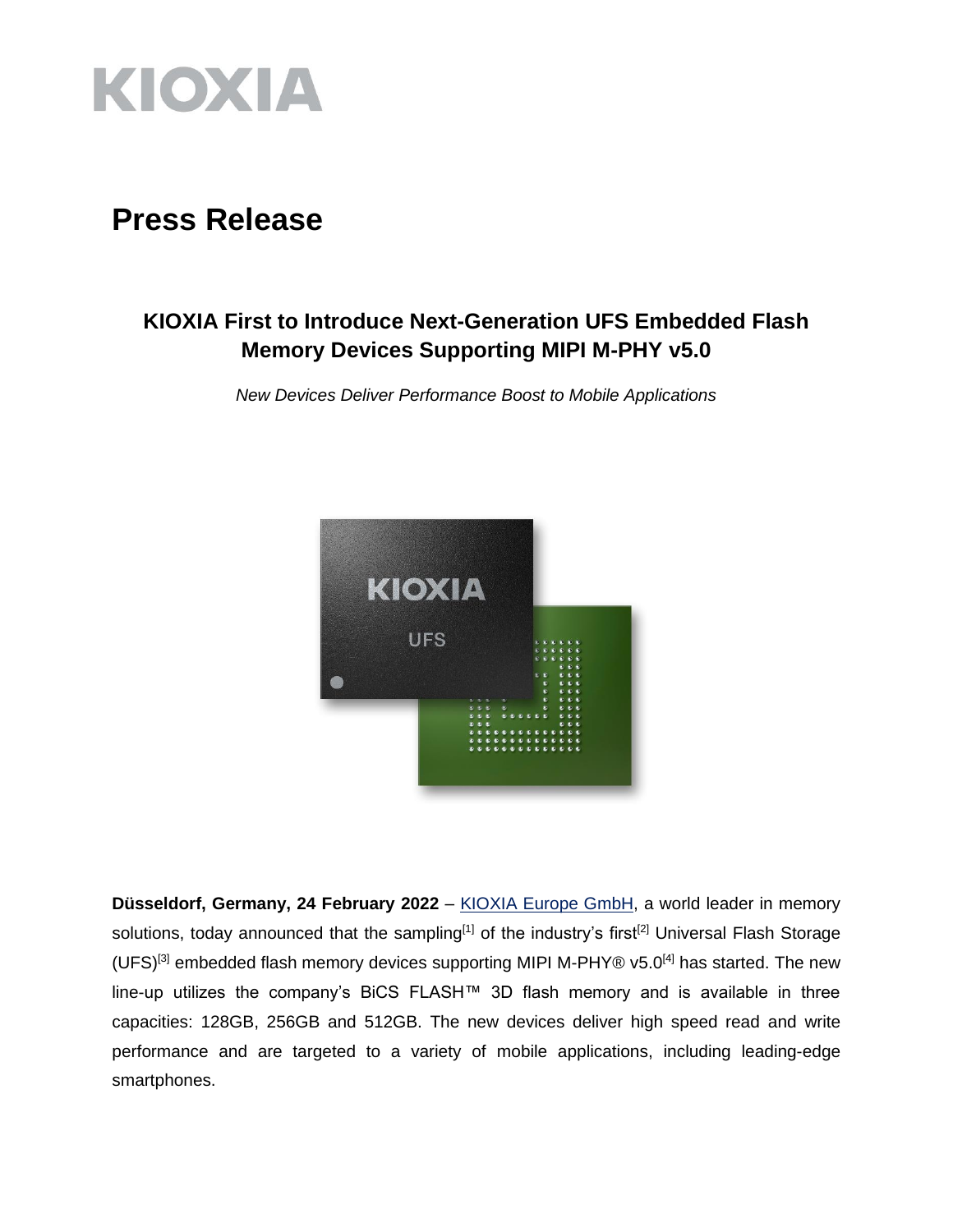The new KIOXIA devices are next-generation UFS (MIPI M-PHY 5.0), which has a theoretical interface speed of up to 23.2Gbps per lane (x2 lanes = 46.4Gpbs) in HS-Gear5 mode. Sequential read and write performance of the 256GB device is improved by approximately 90 per cent and 70 per cent, respectively, over previous generation devices<sup>[5]</sup>. Also, the random read and write performance of the 256GB device is improved by approximately 35 per cent and 60 per cent, respectively, over previous generation devices<sup>[5]</sup>. This next generation of UFS provides significant performance increases, enabling next-generation smartphones and other products to enhance their capabilities and end user experiences in the 5G era and beyond.

"This UFS advancement will increase the performance and capabilities of next generation mobile applications, such as smartphones and other products. With this industry first UFS embedded flash memory device, KIOXIA again emphasizes its leadership position and commitment in UFS memory development," states Axel Stoermann, Vice President Memory Marketing & Engineering, KIOXIA Europe GmbH.

###

#### **Notes**

1: Sample shipments of the 256GB device will start today with the rest of the line-up to gradually follow beginning in August. Specifications of the samples may differ from commercial products.

2: Source: KIOXIA Corporation, as of February 24, 2022.

3: Universal Flash Storage (UFS) is a product category for a class of embedded memory products built to the JEDEC UFS standard specification. Due to its serial interface, UFS supports full duplexing, which enables both concurrent reading and writing between the host processor and the UFS device. 4: MIPI Alliance Specification for M-PHY

5: KIOXIA Corporation's previous generation 256GB device "THGJFGT1E45BAIP".

Read and write speeds may vary depending on the host device, read and write conditions, and file size.

In every mention of a KIOXIA product: Product density is identified based on the density of memory chip(s) within the Product, not the amount of memory capacity available for data storage by the end user. Consumer-usable capacity will be less due to overhead data areas, formatting, bad blocks, and other constraints, and may also vary based on the host device and application. For details, please refer to applicable product specifications. The definition of  $1KB = 2^{\wedge}10$  bytes = 1,024 bytes. The definition of 1Gb  $= 2^{\text{4}}30$  bits = 1,073,741,824 bits. The definition of 1GB = 2^30 bytes = 1,073,741,824 bytes. 1Tb = 2^40 bits = 1,099,511,627,776 bits.

All company names, product names and service names may be trademarks of their respective companies.